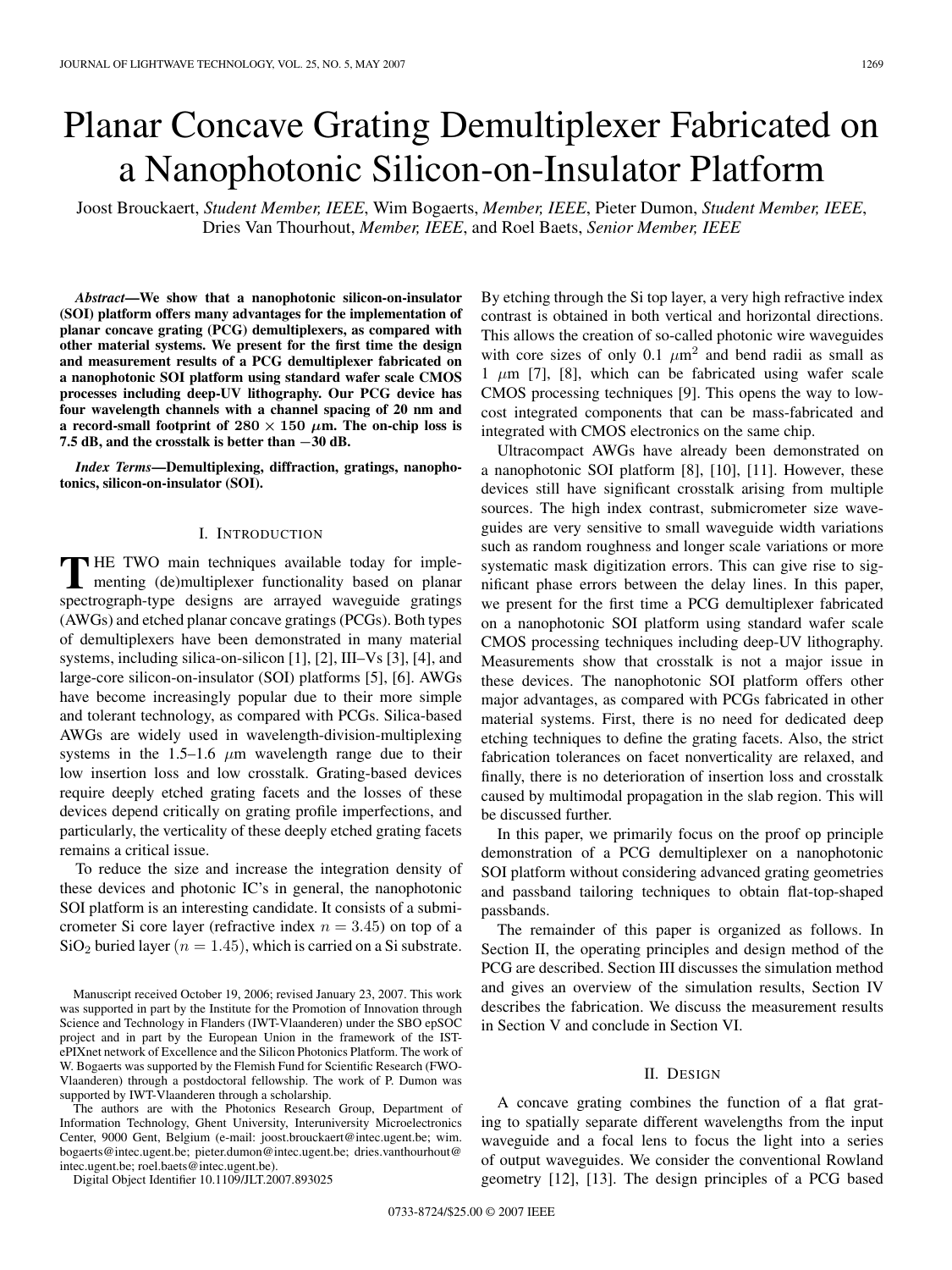free propagation

500 nm wide photonic wires

 $50 \mu m$ 



Fig. 1. PCG demultiplexer based on Rowland configuration.

on the Rowland configuration are well-known and widely described in literature [14]. The layout is shown in Fig. 1.

The input and output waveguides are positioned along a circle with a radius  $R$ , called the Rowland circle. The grating facets sit on a grating circle with a radius  $2R$ , and both circles touch at the middle of the grating, which is called the pole. The middle of the grating facets are positioned on the grating circle in such a way that when projected onto the tangent of the circles at the pole, they are spaced equidistantly at distance  $d$ , which is the grating period.

The input waveguide ends in an unetched slab region, the free propagation region (FPR), where the light beam expands into the direction of the grating. The concave grating both diffracts and focuses the reflected light back into a series of output waveguides on the Rowland circle. Using this configuration, any point on the Rowland circle is imaged on the same circle with a reflection angle determined by the grating equation:

$$
d(\sin \theta_i + \sin \theta_d) = m \frac{\lambda}{n_{\text{eff}}}
$$
 (1)

where d is the grating period, and  $\theta_i$  and  $\theta_d$  are the angles between the Rowland circle diameter through the pole and the incident and diffracted beams, respectively. The whole number m is the order of diffraction,  $\lambda$  is the wavelength in vacuum, and  $n_{\text{eff}}$  is the effective index of the slab mode. Equation (1) states the condition for constructive interference for diffracted beams from adjacent grating facets. Out of this equation and the Rowland construction, other important parameters such as the linear dispersion (LD) [14] and the free spectral range (FSR) can be deduced

$$
LD = \frac{2R}{\cos \theta_d} \frac{m}{d} \frac{n_g}{n_{\text{eff}}^2} = \frac{2R}{\lambda} \frac{(\sin \theta_i + \sin \theta_d)}{\cos \theta_d} \frac{n_g}{n_{\text{eff}}}
$$
(2)

$$
\text{FSR} = \frac{\lambda}{m} \left[ 1 - \frac{m+1}{m} \left( 1 - \frac{n_{\text{g}}}{n_{\text{eff}}} \right) \right]^{-1} \tag{3}
$$

where  $n_{\rm g} = n_{\rm eff} - \lambda (dn_{\rm eff}/d\lambda)$  is the group index of the slab mode.

In most publications, the term  $dn_{\text{eff}}/d\lambda$  is not taken into account, and  $n_{\rm g}$  is replaced by  $n_{\rm eff}$  in (2) and (3). We will show later that for the nanophotonic SOI platform, the term



photonic

2 µm wide

shallowly etched waveguides

reference wire

 $dn_{\text{eff}}/d\lambda$  is important and cannot be neglected. Equation (3) is deduced from the grating equation by setting the condition that the direction of a diffracted beam with wavelength  $\lambda$  in an order  $(m + 1)$  is the same as the direction of a beam with higher wavelength  $(\lambda + \delta \lambda)$  diffracted in a lower order m.

We fabricated a  $1 \times 4$  demultiplexer on a 200-mm SOI wafer with a silicon top layer of 220 nm and a buried oxide layer of 1  $\mu$ m. A detailed micrograph of the device is shown in Fig. 2. The demultiplexer is designed around a central wavelength  $\lambda = 1.55 \mu$ m. The effective refractive index of the fundamental TE-polarized slab mode  $n_{\text{eff}} = 2.83$ . The change of this index as a function of wavelength  $dn_{\text{eff}}/d\lambda = -0.57 \ \mu \text{m}^{-1}$  and the group index  $n<sub>g</sub> = 3.7$  around the central wavelength. The four output channels are spaced by 20 nm, resulting in central channel wavelengths of 1.52, 1.54, 1.56, and 1.58  $\mu$ m. For the definition of the grating facets and the photonic wire access waveguides, the 220-nm-thick Si layer is fully etched. However, the input and output waveguides on the Rowland circle are shallowly etched (70-nm deep), 2- $\mu$ m wide, and spaced 5- $\mu$ m apart on this circle. This shallow etching is done in order to reduce both the diffraction angle of the propagating incident beam in the FPR and the transition losses between the waveguides and the FPR.

The size of the PCG can be calculated by means of (2): The Rowland radius  $R$  scales linearly with the required LD of the design. The term  $n_{\rm g}/n_{\rm eff}$  in the last part of this equation is determined by the central wavelength  $\lambda$  and properties of the fundamental TE-polarized slab mode:  $n_{\text{eff}}$  and  $dn_{\text{eff}}/d\lambda$ . The larger this term, the smaller the device size for a given LD and a given design. Table I gives a comparison between typical values of  $n_{\rm g}/n_{\rm eff}$  for the nanophotonic SOI platform considered in this paper and an SOI platform with a  $5-\mu$ m-high Si slab waveguide [6]. From the values stated in Table I, we can conclude that the demultiplexer with the same layout and specifications (LD,  $\lambda$ ,  $m, \theta_i$ , and  $\theta_d$ ) can be made roughly 21% smaller on the SOI

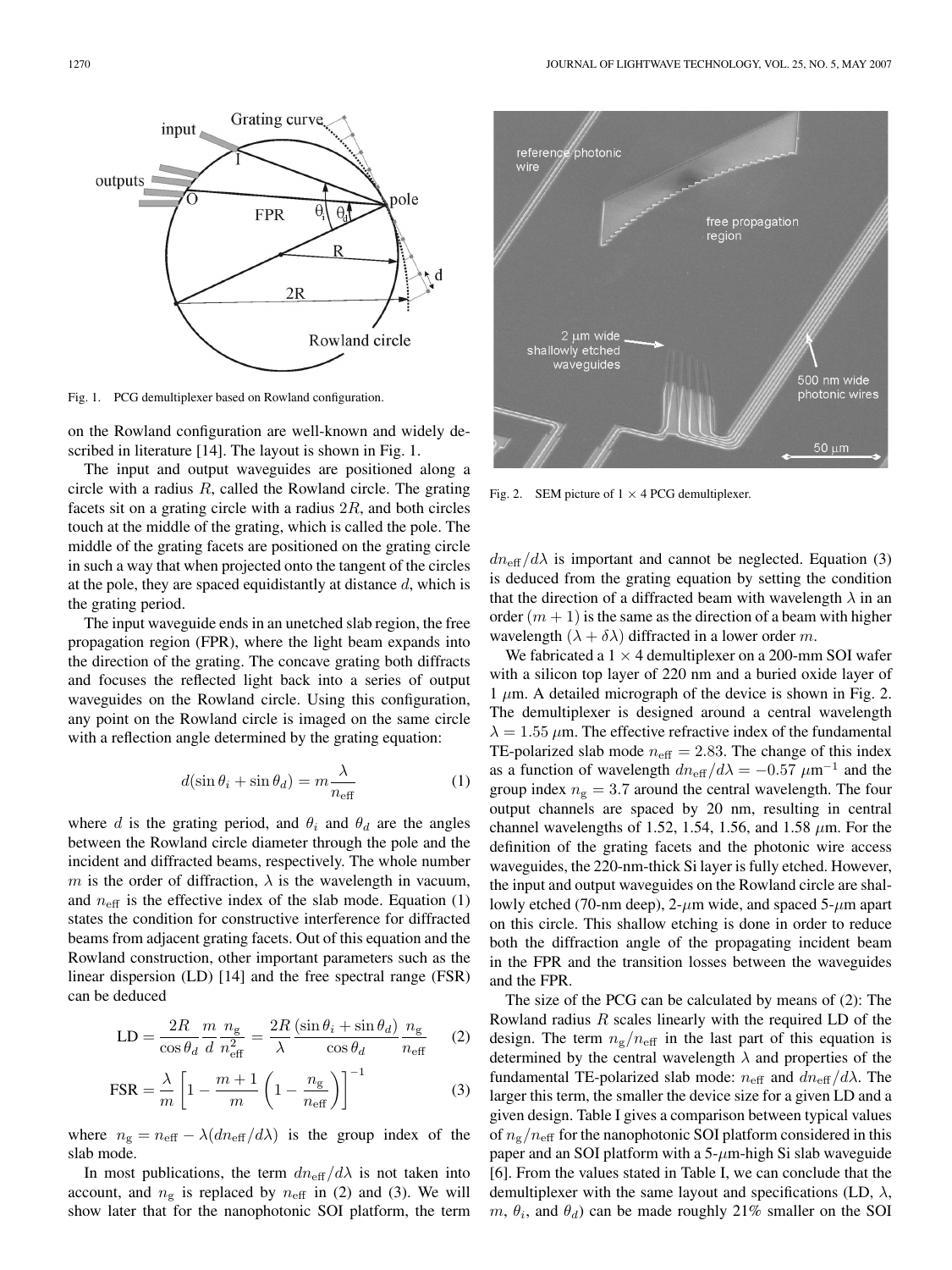TABLE I COMPARISON OF THE PROPERTIES OF THE FUNDAMENTAL TE SLAB MODE FOR TWO DIFFERENT SOI PLATFORMS

|                                                                                                               | Nanophotonic SOI<br>platform<br>Si slab height $=$<br>220nm | Large-core SOI<br>platform<br>Si slab height $=$<br>$5 \mu m$ [6] |
|---------------------------------------------------------------------------------------------------------------|-------------------------------------------------------------|-------------------------------------------------------------------|
|                                                                                                               | $1.55 \mu m$                                                | $1.55 \mu m$                                                      |
| $n_{eff}$<br>dn <sub>eff</sub> /dλ                                                                            | 2.83                                                        | 3.47                                                              |
|                                                                                                               | $-0.57 \mu m^{-1}$                                          | $-0.08 \mu m^{-1}$                                                |
| $\left(1-\frac{\lambda}{n_{\text{eff}}}-\frac{dn_{\text{eff}}}{d\lambda}\right)=\frac{n_{g}}{n_{\text{eff}}}$ | 1.31                                                        | 1.04                                                              |

platform considered in this paper as compared to a large-core SOI platform.

The relatively small width of the output waveguides and their high refractive index contrast have an even larger impact on device size. As this allows positioning of the output waveguides more densely along the Rowland circle, the LD and, hence, the size of the device for a given channel spacing  $\Delta\lambda$  can be strongly reduced. The output waveguides are spaced only  $5-\mu m$  apart on the Rowland circle, and this makes it possible to shrink the device by a factor 3, as compared with reported silica-on-silicon PCGs [2], and a factor 4, as compared with PCGs on a large-core SOI platform [6]. On top of that, 500-nmwide photonic wires access waveguides with a bend radius of a few micrometers allow further decrease of the size of the device [8], [10], [11]. The  $1 \times 4$  PCG demultiplexer discussed in this paper has, to the best of our knowledge, a record-small footprint of  $280 \times 150 \ \mu \text{m}$ , including photonic wire access waveguides.

The design process starts with determining the order of diffraction. Equation (3) gives the relation between the order of diffraction and the FSR. As the FSR has to be larger than the operational spectral range of the demultiplexer, the upper limit of the order of diffraction can be calculated. In this design, it is chosen to be  $m = 10$ . This results in an FSR of 115 nm. The incident and diffracted angles are chosen to be  $\theta_i = 41^\circ$  and  $\theta_d = 37^\circ$ . From (1), we can calculate the grating period  $d = 4.35 \mu m$ . This parameter also determines the channel uniformity across the operational spectral range [14]. As the grating facets become smaller, the sinc-shaped diffraction envelope of a single grating facet will broaden, resulting in smaller loss variations over the used spectral range. A smaller grating period can be obtained by decreasing  $m$  as can be seen from (1), but then, smaller grating facets are more sensitive to profile imperfections due to fabrication.

The  $2-\mu$ m-wide shallowly etched output waveguides are spaced  $5-\mu m$  apart on the Rowland circle. This results in a required LD of 0.25  $\mu$ m/nm. The Rowland circle radius R and hence the size of the device can than be calculated from  $(2)$ , which in this design results in  $R = 94 \mu$ m.

The 31 grating facets are individually blazed to maximize their reflection at the blaze point  $O$  (Fig. 1). This point is chosen to be in the middle of the four output waveguides in order to obtain a symmetrical response across the output channels.



Fig. 3. Schematic view of grating and coordinate system.

#### III. SIMULATIONS

To verify the design, we performed simulations based on scalar diffraction theory. A schematic view of the grating and the coordinate system used is shown in Fig. 3.

According to the Kirchhoff–Huygens diffraction formula, the incident electric field  $E_{\text{inc}}$  at the center points of the grating facets ( $P'$ ) at a distance  $r_1$  and at an angle  $\alpha$  can be calculated as

$$
E_{\rm inc}(P') = \frac{1}{2} \sqrt{\frac{n_{\rm eff}}{\lambda}} \int_{\rm input} E_{\rm wg}(y) \frac{e^{-jkr_1}}{\sqrt{r_1}} (1 + \cos \alpha) dy \quad (4)
$$

where  $k = 2\pi n_{\text{eff}}/\lambda$  is the wavenumber within the slab waveguide, and  $E_{\text{wg}}$  is the electric field profile of the TEpolarized fundamental mode of the input waveguide. Similarly, the diffracted field  $E_{\text{out}}$  on the Rowland circle is calculated as

$$
E_{\text{out}}(P'')
$$
  
=  $\eta \sqrt{\frac{n_{\text{eff}}}{\lambda}} \sum_{\text{Grating}} \int_{-D/2}^{+D/2} E_{\text{inc}}(y') \frac{e^{-jkr_2}}{\sqrt{r_2}} \frac{(\cos \alpha_i + \cos \alpha_d)}{2} dy'$  (5)

where  $\alpha_i$  and  $\alpha_d$  are the incident and diffracted angles with respect to the normal of each grating facet, and  $\eta$  is the reflection coefficient of the grating. This formula simplifies a lot if we assume that the magnitude of the incident field  $|E_{\text{inc}}|$ is constant over each facet and the phase of this field changes linearly along the length of the facet

$$
E_{\rm inc}(y') = E_{\rm inc}(y'=0)e^{+jky'\sin\alpha_i}.
$$
 (6)

This approximation is valid if the size of the facets is small compared with the distance to the input and if the angle of incidence  $\alpha_i$  is small. This is the case if the blaze point  $(O)$ is positioned near the input waveguide  $(I)$ .

Finally, the spectral response of each channel can be obtained by calculating the overlap integral between the diffracted field  $E_{\text{out}}$  and the field profile of the fundamental mode of the extent views with a surface output waveguides. The  $2-\mu$ m-wide output waveguides support higher order modes, but these modes are filtered out as the waveguides are adiabatically tapered to 500-nm-wide, singlemode photonic wires. Fig. 4 shows the simulated response of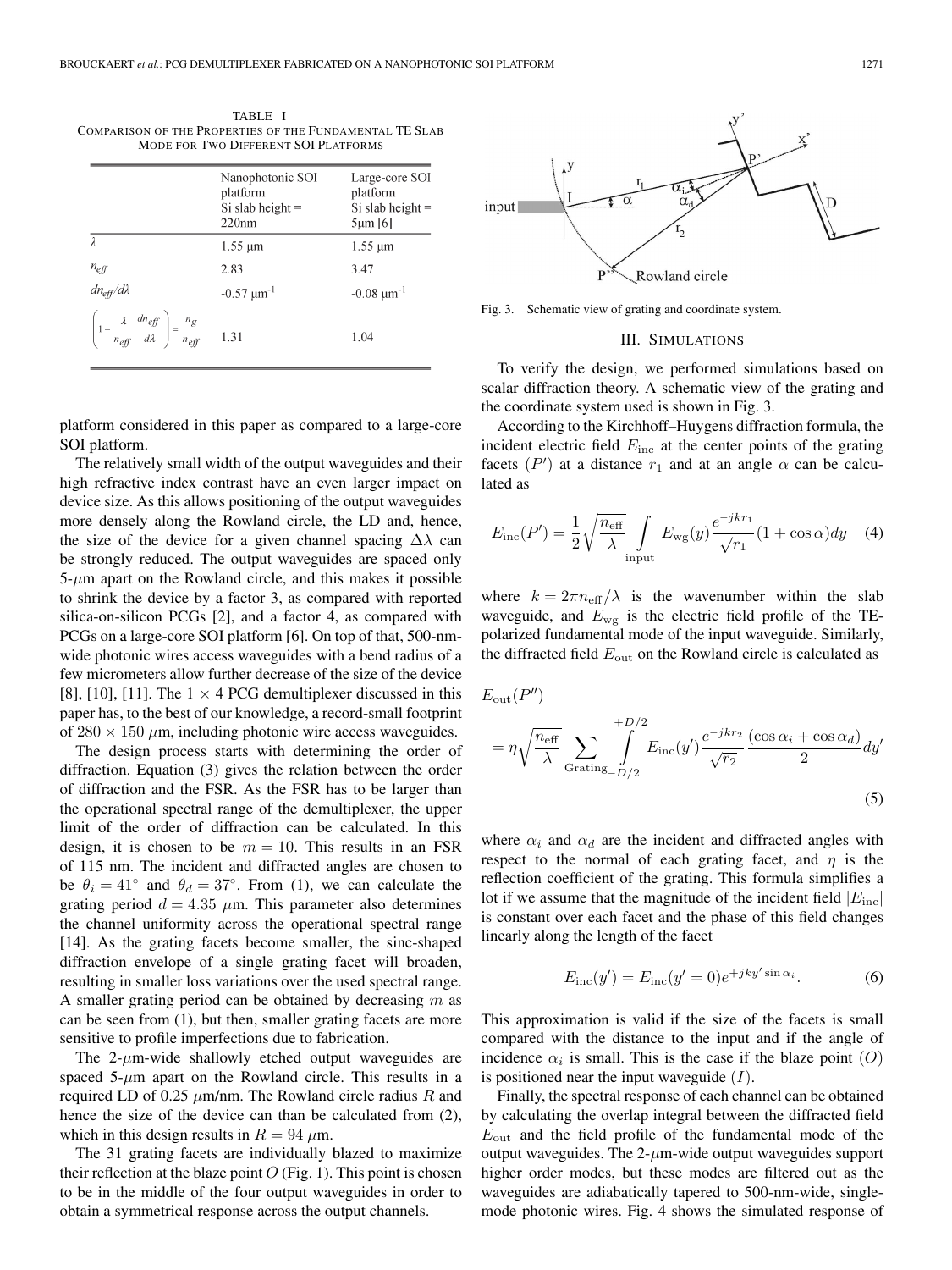

Fig. 4. Simulated transmission spectrum.



Fig. 5. SEM pictures of grating facets.

the device. For these simulations, the reflection coefficient of the grating  $\eta$  is set to 1.

The nonuniformity across the channels is 0.9 dB, and the insertion loss for the two central channels is 0.7 dB.

# IV. FABRICATION

For the fabrication, we use CMOS-compatible fabrication techniques on industrial tools. Structures were defined with 248-nm deep-UV lithography and transferred into the silicon using inductively coupled plasma reactive ion etching (ICP-RIE) etching. The fabrication process is described in detail in [9] and [15].

For the definition of the grating and the photonic wires, we etched completely through the 220-nm-thick Si layer. A more shallow etch (70 nm) was used for the definition of the 2- $\mu$ m-wide entrance and exit waveguides [8], [10]. The deeply and shallowly etched structures are defined in separate lithography and etch steps. Alignment accuracy between both layers is of the order of 50 nm. The transition between deep and shallow waveguides is done using a short but adiabatic transition structure [8]. In the shallow etch step, we also defined grating fiber couplers which allow for easy characterization [15], [16]. Fig. 5 is a detailed photograph of the demultiplexer grating facets.

## V. MEASUREMENT AND DISCUSSION

In order to characterize the demultiplexer, light is coupled from a standard single-mode fiber into a broad ridge waveguide



Fig. 6. Measured transmission spectrum (TE polarization) normalized to a reference photonic wire waveguide.

and vice versa using shallowly etched fiber couplers [15], [16]. These waveguides are then tapered down to narrow wires using adiabatic linear tapers. All waveguide structures, including the fiber couplers, are designed for TE-polarized light. If needed, a polarization diversity configuration can be implemented to obtain polarization—insensitive photonic integrated circuits [17].

The measured transmission spectrum (TE polarization) of the  $1 \times 4$  demultiplexer is shown in Fig. 6. This transmission spectrum is normalized to a reference photonic wire waveguide (Fig. 2). The on-chip loss for the central channels is 7.5 dB with a crosstalk better than −30 dB. The loss variation over the channels is 0.6 dB. Measurement results are slightly disturbed by the high noise floor of the measurement setup: The high noise floor at the edges of the operational range is due to the limited bandwidth of the fiber couplers, resulting in low absolute transmission at these wavelengths. As compared with simulation results (Fig. 4), there is a shift in the transmission spectrum of 6 nm toward shorter wavelengths, which can be attributed to a slightly smaller  $n_{\text{eff}}$ , as compared with the value used in the simulations.

The on-chip loss of 7.5-dB results from several factors. The largest contribution (4.6 dB) is caused by Fresnel reflection loss at the grating since no measures were taken to enhance the reflectivity of the grating facets.

A second contribution is due to the nonverticality of the grating facets. This causes coupling loss between the incident fundamental slab mode and the reflected fundamental slab mode. As mentioned in Section IV, standard deep-UV lithography in combination with ICP-RIE dry etching is used for the definition of the structures, including the grating facets. This fabrication process is not optimized to create perfect vertical sidewalls and results in a rather large nonverticality of 10.5°. However, this only gives rise to an additional loss of 0.3 dB. This brings the total modal reflection loss, including Fresnel loss at 4.9 dB. These reflection losses were calculated by means of CAvity Modelling FRamework (CAMFR) [18], which is a 2-D fully vectorial tool based on eigenmode expansion. A staircase approximation was used for the simulation of the reflection loss at the angled facet. It is important to note that PCGs reported in literature, including PCGs on SOI, have a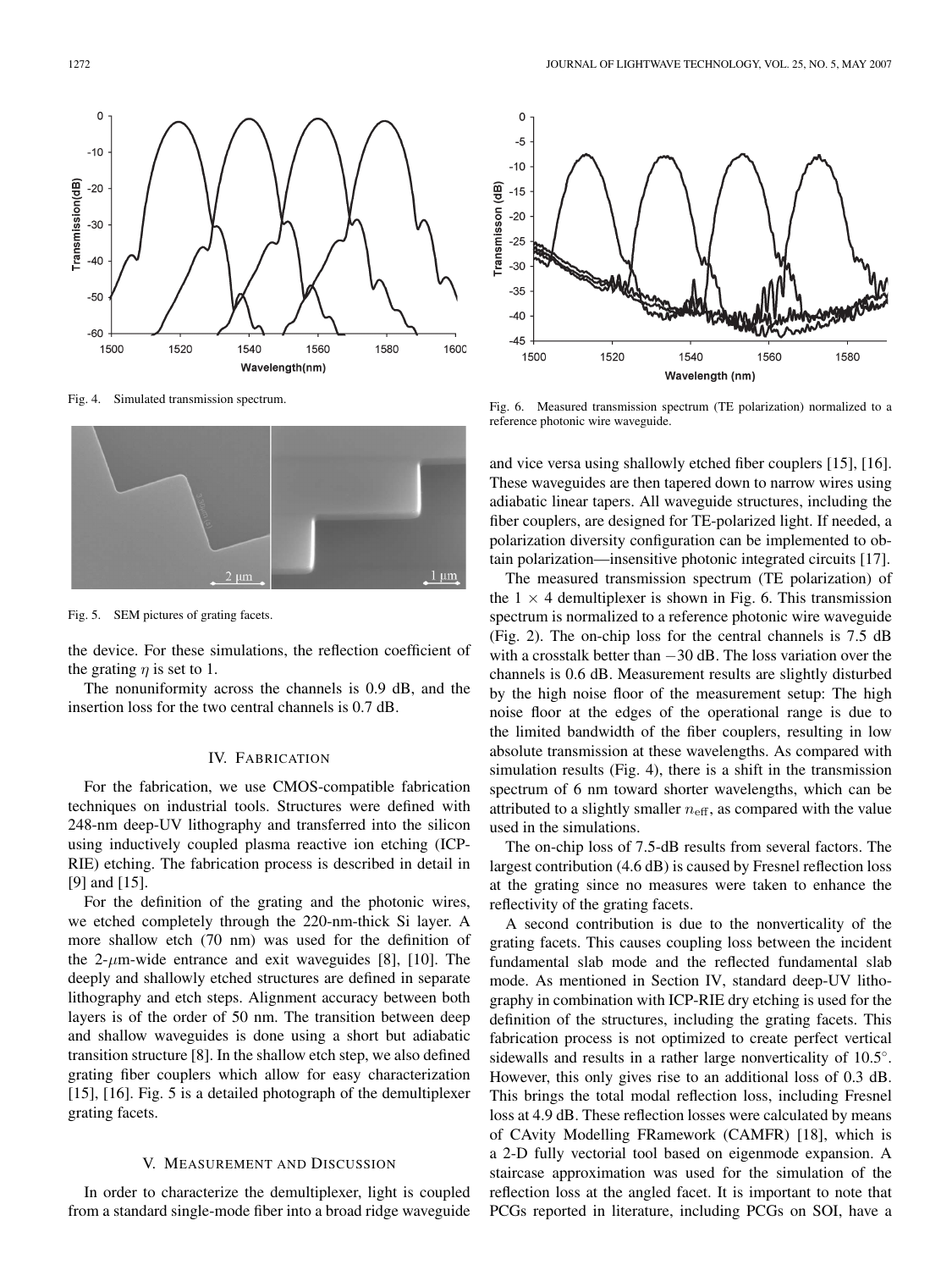

Fig. 7. Coupling loss between incident and reflected fundamental TE slab mode ( $\lambda = 1550$  nm) as a function of Si core thickness. Parameter is the deviation from verticality (degrees).

several-micrometer-thick FPR with deeply etched grating facets [5], [19]. In these devices, a similar sidewall nonverticality would completely destroy the transmission characteristics, as can be seen in Fig. 7.

In this figure, we plotted the modal reflection loss as a function of silicon core thickness for different values of grating nonverticalities. This was done by calculating the overlap integral between the fundamental modes of two tilted slab waveguides. An even thinner Si core layer (< 220 nm) could be envisioned, further decreasing the reflection loss at the angled facets. However, when the core layer becomes too thin  $(< 130 \text{ nm}$ ), mode size will increase again resulting in a higher modal reflection loss as can be seen in Fig. 7.

A third contribution, which is inherent to the design, is the diffraction loss of 0.7 dB for the central channels. This means that 1.9 dB of loss is caused by other effects, mainly grating profile imperfections like facet corner rounding and surface roughness. This low value, as compared to previous reported SOI PCGs [20], is partially due to the fact that the grating only needs to be etched 220-nm deep, making it possible to obtain a high-quality grating profile making use of standard dry etching techniques, as can be seen in Fig. 5. If precautions are taken to reduce the reflection loss at facets like metal coating or total internal reflection (TIR)-type facets [21], we believe that onchip losses close to 2.9 dB can be achieved.

To prove the validity of the simulation method based on scalar diffraction theory, we compared the measured and simulated transmission of the third channel, as can be seen in Fig. 8. The two spectra are normalized and the measured spectrum is shifted over 6 nm so that the transmission maxima coincide. The spectral shapes around the central channel wavelength overlap almost perfectly. As explained before, comparison of the sidelobes is harder because of the high noise floor of the measurement setup. However, we clearly see two sidelobe structures at  $-12$  and  $+12$  nm both in the measured and simulated transmission. The measured sidelobe level is 10 dB higher as compared to simulations. We believe this discrepancy originates mainly from small grating profile imperfections such as facet roughness and corner rounding. Sidelobe structures like



Fig. 8. Comparison between measurement and simulation for channel 3  $(\lambda_0 = 1560 \text{ nm}).$ 

these limit the crosstalk value of the device, which is still better than  $-30$  dB.

Notwithstanding the difficulty to compare two totally different demultiplexer designs, this crosstalk value is far better as compared with AWGs fabricated on the same platform and with the same SOI nanophotonic technologies [8], [10]. It is obvious that the grating facets and the FPR of a PCG, which replace the arrayed waveguides in an AWG, introduce fewer phase faults.

Another important advantage of the nanophotonic SOI platform for the fabrication of PCGs is that the 220-nm-high FPR only supports one guided TE-mode. It is known that multimodal propagation in the FPR deteriorates insertion loss and channel crosstalk as different modes have different values of  $n_{\text{eff}}$  and multiple images are formed along the Rowland circle, each corresponding to an FPR mode [22]. As the FPR only supports one guided TE mode, there is no deterioration of PCG performance caused by excitation of higher order modes.

## VI. CONCLUSION

We show for the first time that the fabrication—making use of standard CMOS wafer scale processing techniques including deep-UV lithography—of PCGs on a nanophotonic SOI platform can lead to very compact devices with high performances. This is a consequence of the fact that grating facets only need to be etched through the 220-nm-thick silicon core.

First of all, this reduces the strict fabrication tolerances of grating verticality as mentioned earlier. Second, a more perfect grating profile can be fabricated (corner rounding, roughness) without the need of dedicated deep etching techniques, and third, since the FPR only supports one guided TE-mode, there is no deterioration of insertion loss and channel crosstalk caused by excitation of higher order modes in the FPR.

We believe that by metal coating the backside of the grating or by adopting TIR-type facets, the on-chip loss can be further reduced to values close to 2.9 dB. On top of that, the nanophotonic SOI platform has numerous advantages, as compared with other material systems [23]. It makes it possible to reduce the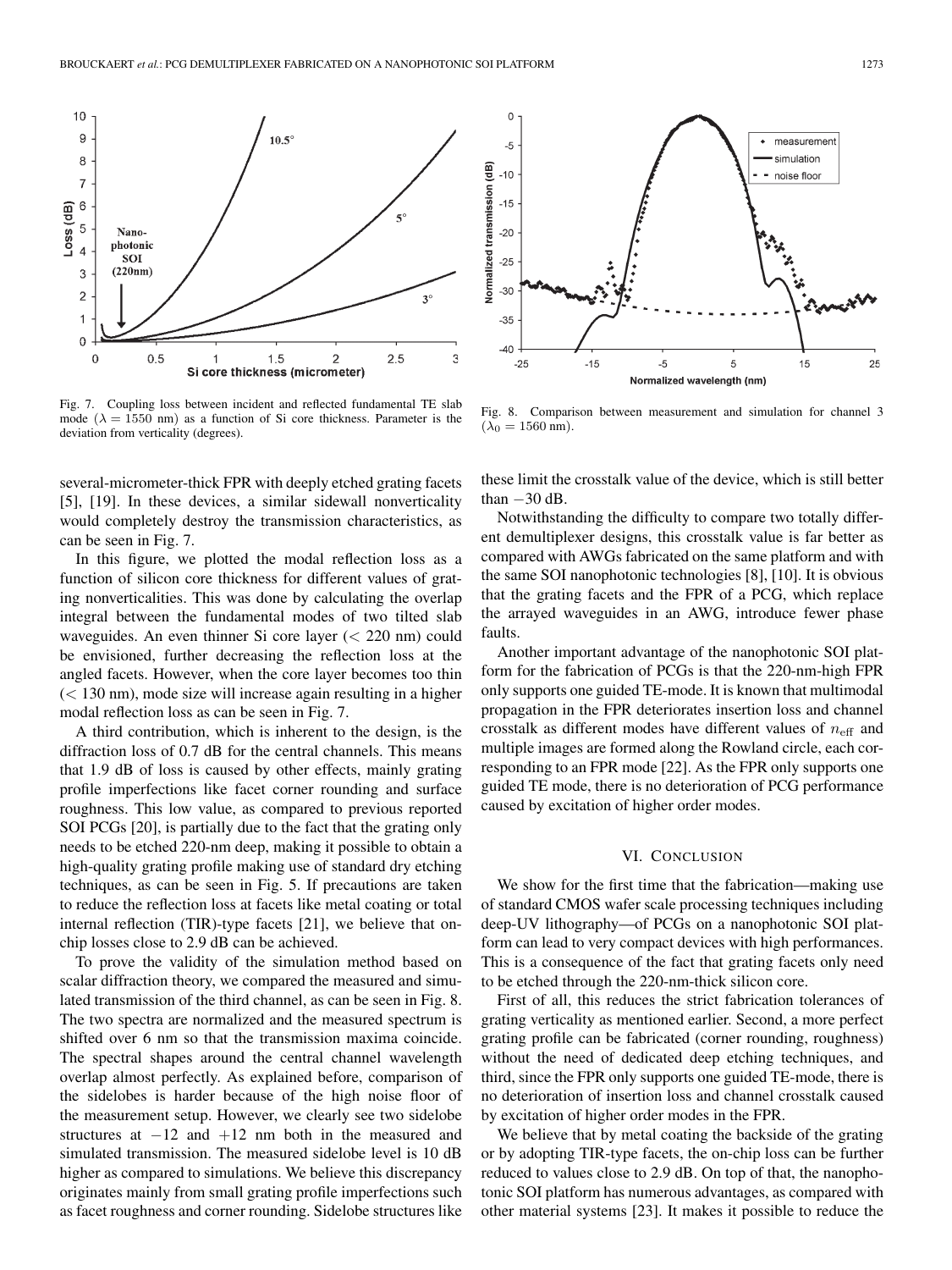size of these devices, and CMOS fabrication techniques open the way for the realization of low-cost components that can be mass fabricated.

#### **REFERENCES**

- [1] K. Okamoto, K. Moriwaki, and S. Suzuki, "Fabrication of 64 *×* 64 arrayed-wave-guide grating multiplexer on silicon," *Electron. Lett.*, vol. 31, no. 3, pp. 184–186, Feb. 1995.
- [2] S. Janz, A. Balakrishnan, S. Charbonneau, P. Cheben, M. Cloutier, A. Delage, K. Dossou, L. Erickson, M. Gao, P. A. Krug, B. Lamontagne, M. Packirisamy, M. Pearson, and D. X. Xu, "Planar waveguide echelle gratings in silica-on-silicon," *IEEE Photon. Technol. Lett.*, vol. 16, no. 2, pp. 503–505, Feb. 2004.
- [3] S. Chandrasekhar, M. Zirngibl, A. G. Dentai, C. H. Joyner, F. Storz, C. A. Burrus, and L. M. Lunardi, "Monolithic eight-wavelength demultiplexed receiver for dense WDM applications," *IEEE Photon. Technol. Lett.*, vol. 7, no. 11, pp. 1342–1344, Nov. 1995.
- [4] J. J. He, B. Lamontagne, A. Delage, L. Erickson, M. Davies, and E. S. Koteles, "Monolithic integrated wavelength demultiplexer based on a waveguide Rowland circle grating in InGaAsP/InP," *J. Lightw. Technol.*, vol. 16, no. 4, pp. 631–638, Apr. 1998.
- [5] K. M. Jia, W. H. Wang, Y. Z. Tang, Y. R. Yang, J. Y. Yang, X. Q. Jiang, Y. M. Wu, M. H. Wang, and Y. L. Wang, "Silicon-on-insulatorbased optical demultiplexer employing turning-mirror-integrated arrayed-waveguide grating," *IEEE Photon. Technol. Lett.*, vol. 17, no. 2, pp. 378–380, Feb. 2005.
- [6] W. H. Wang, Y. Z. Tang, Y. X. Wang, H. C. Qu, Y. M. Wu, T. Li, J. Y. Yang, Y. L. Wang, and M. Liu, "Etched-diffraction-grating-based planar waveguide demultiplexer on silicon-on-insulator," *Opt. Quantum Electron.*, vol. 36, no. 6, pp. 559–566, May 2004.
- [7] P. Dumon, G. Roelkens, W. Bogaerts, D. Van Thourhout, J. Wouters, S. Beckx, P. Jaenen, and R. Baets, "Basic photonic wire components in silicon-on-insulator," in *Proc. 2nd IEEE Int. Conf. Group IV Photonics*, 2005, pp. 189–191.
- [8] W. Bogaerts, P. Dumon, D. Van Thourhout, D. Taillaert, P. Jaenen, J. Wouters, S. Beckx, and R. Baets, "Compact wavelength-selective functions in silicon-on-insulator photonic wires," *IEEE J. Sel. Topics Quantum Electron.*, vol. 12, no. 6, pp. 1394–1401, Nov./Dec. 2006.
- [9] W. Bogaerts, R. Baets, P. Dumon, V. Wiaux, S. Beckx, D. Taillaert, B. Luyssaert, J. Van Campenhout, P. Bienstman, and D. Van Thourhout, "Nanophotonic waveguides in silicon-on-insulator fabricated with CMOS technology," *J. Lightw. Technol.*, vol. 23, no. 1, pp. 401–412, Jan. 2005.
- [10] P. Dumon, W. Bogaerts, D. Van Thourhout, D. Taillaert, R. Baets, J. Wouters, S. Beckx, and P. Jaenen, "Compact wavelength router based on a silicon-on-insulator arrayed waveguide grating pigtailed to a fiber array," *Opt. Express*, vol. 14, no. 2, pp. 664–669, Jan. 2006.
- [11] T. Fukazawa, F. Ohno, and T. Baba, "Very compact arrayed-waveguidegrating demultiplexer using Si photonic wire waveguides," *Jpn. J. Appl. Phys.*, vol. 43, no. 5B, pp. L673–L675, 2004.
- [12] H. A. Rowland, "Preliminary notice of the results accomplished in the manufacture and theory of gratings for optical purpose," *Philos. Mag.*, vol. 13, pp. 469–474, 1882.
- [13] M. Born and E. Wolf, *Principles of Optics*. New York: Pergamon, 1980, ch. 8.
- [14] D. Chowdhury, "Design of low-loss and polarization-insensitive reflection grating-based planar demultiplexers," *IEEE J. Sel. Topics Quantum Electron.*, vol. 6, no. 2, pp. 233–239, Mar./Apr. 2000.
- [15] W. Bogaerts, D. Taillaert, B. Luyssaert, P. Dumon, J. Van Campenhout, P. Bienstman, D. Van Thourhout, R. Baets, V. Wiaux, and S. Beckx, "Basic structures for photonic integrated circuits in silicon-on-insulator," *Opt. Express*, vol. 12, no. 8, pp. 1583–1591, Apr. 2004.
- [16] D. Taillaert, F. Van Laere, M. Ayre, W. Bogaerts, D. Van Thourhout, P. Bienstman, and R. Baets, "Grating couplers for coupling between optical fibers and nanophotonic waveguides," *Jpn. J. Appl. Phys.*, vol. 45, no. 8A, pp. 6071–6077, 2006.
- [17] D. Taillaert, H. Chong, P. I. Borel, L. H. Frandsen, R. M. De La Rue, and R. Baets, "A compact two-dimensional grating coupler used as a polarization splitter," *IEEE Photon. Technol. Lett.*, vol. 15, no. 9, pp. 1249–1251, Sep. 2003.
- [18] [Online]. Available: http://camfr.sourceforge.net
- [19] E. Gini, W. Hunziker, and H. Melchior, "Polarization independent InP WDM multiplexer/demultiplexer module," *J. Lightw. Technol.*, vol. 16, no. 4, pp. 625–630, Apr. 1998.
- [20] W. H. Wang, Y. Z. Tang, Y. X. Wang, H. C. Qu, Y. M. Wu, T. Li, J. Y. Yang, Y. L. Wang, and M. Liu, "Silicon-on-insulator-based compact

optical demultiplexer employing etched diffraction grating," *Chin. Phys. Lett.*, vol. 21, no. 7, pp. 1265–1267, Jul. 2004.

- [21] M. S. D. Smith and K. A. McGreer, "Diffraction gratings utilizing total internal reflection facets in Littrow configuration," *IEEE Photon. Technol. Lett.*, vol. 11, no. 1, pp. 84–86, Jan. 1999.
- [22] D. Dai, J. J. He, and S. He, "Elimination of multimode effects in a silicon-on-insulator etched diffraction grating demultiplexer with bi-level taper structure," *IEEE J. Sel. Topics Quantum Electron.*, vol. 11, no. 2, pp. 439–443, Mar./Apr. 2005.
- [23] R. Baets, P. Dumon, W. Bogaerts, G. Roelkens, D. Taillaert, B. Luyssaert, G. Priem, G.Morthier, P. Bienstman, and D. Van Thourhout, "Silicon-oninsulator based nano-photonics: Why, how, what for?" in *Proc. 2nd IEEE Int. Conf. Group IV Photonics*, 2005, pp. 168–170.



**Joost Brouckaert** (S'05) received the electronic engineering degree from Ghent University, Gent, Belgium, in 2004.

Since 2004, he has been with the Photonics Research Group, Department of Information Technology, Ghent University, Interuniversity Microelectronics Center. He is currently working in the field of heterogeneous integration and silicon-on-insulator nanophotonic components.



**Wim Bogaerts** (S'98–M'05) received the engineering degree in applied physics and the Ph.D. degree from Ghent University, Gent, Belgium, in 1998 and 2004, respectively.

He is currently with the Photonics Research Group, Department of Information Technology, Ghent University, Interuniversity Microelectronics Center, where he specialized in the modeling, design, and fabrication of nanophotonic components, particularly photonic crystals. An important focus of his work is the fabrication of SOI photonic nanostruc-

tures with deep ultraviolet lithography.

Dr. Bogaerts is a member of the IEEE Lasers and Electro-Optics Society and the Optical Society of America.



Pieter Dumon (S'02) received the electrical engineering degree from Ghent University, Gent, Belgium, in 2002. He is currently working toward the Ph.D. degree in electrical engineering at the same university.

His research interests include the modeling, design, and fabrication of nanophotonic waveguides and structures for passive photonic integrated circuits.